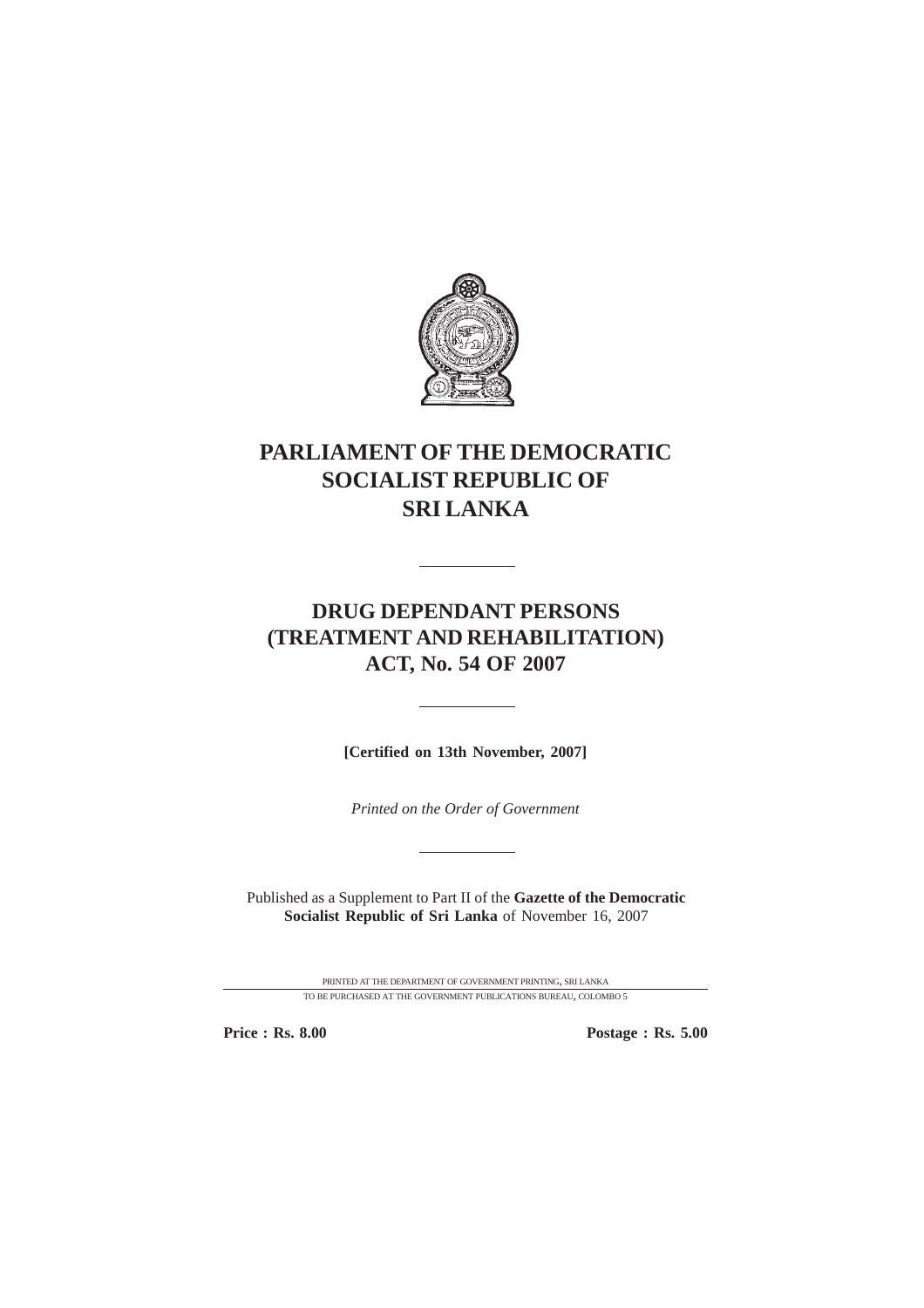*Drug Dependant Persons (Treatment and Rehabilitation) Act, No. 54 of 2007*

[Certified on 13th November, 2007]

L.D.—O.61/2003.

AN ACT TO MAKE PROVISION FOR THE TREATMENT AND REHABILITATION OF DRUG DEPENDANT PERSONS AND TO PROVIDE FOR MATTERS CONNECTED THEREWITH OR INCIDENTAL THERETO.

Be it enacted by the Parliament of the Democratic Socialist Republic of Sri Lanka as follows :—

Short title.

**1.** This Act may be cited as the Drug Dependant Persons (Treatment and Rehabilitation) Act, No. 54 of 2007 and shall come into operation on such date as the Minister may appoint by Order published in the *Gazette* (hereinafter referred to as the "appointed date").

## PART 1

## TREATMENT CENTRES

**2.** For the purposes of this Act the Minister on the recommendation of the National Dangerous Drug Control Board (hereinafter referred to as "NDDCB") may, by Order published in the *Gazette*, designate any place or building to be a Treatment and Rehabilitation Centre (hereinafter referred to as a "Treatment Centre") for the care and rehabilitation of drug dependant persons.

**3.** (1) Any person may on his own behalf or on behalf of any body corporate or unincorporated apply to the NDDCB for a license to establish in the premises to be specified in the application, a private Treatment Centre for the care and rehabilitation of drug dependant persons.

(2) If the NDDCB is satisfied that—

- (*a*) the premises are designed in such a manner so as to make it suitable for use as a Treatment Centre ;
- (*b*) the facilities available at such Centre are adequate for the carrying out of the objects of the Act ;

2 —PL 002499 — 4,350 (10/2007)

Treatment Centres.

Licensing of private Treatment Centres.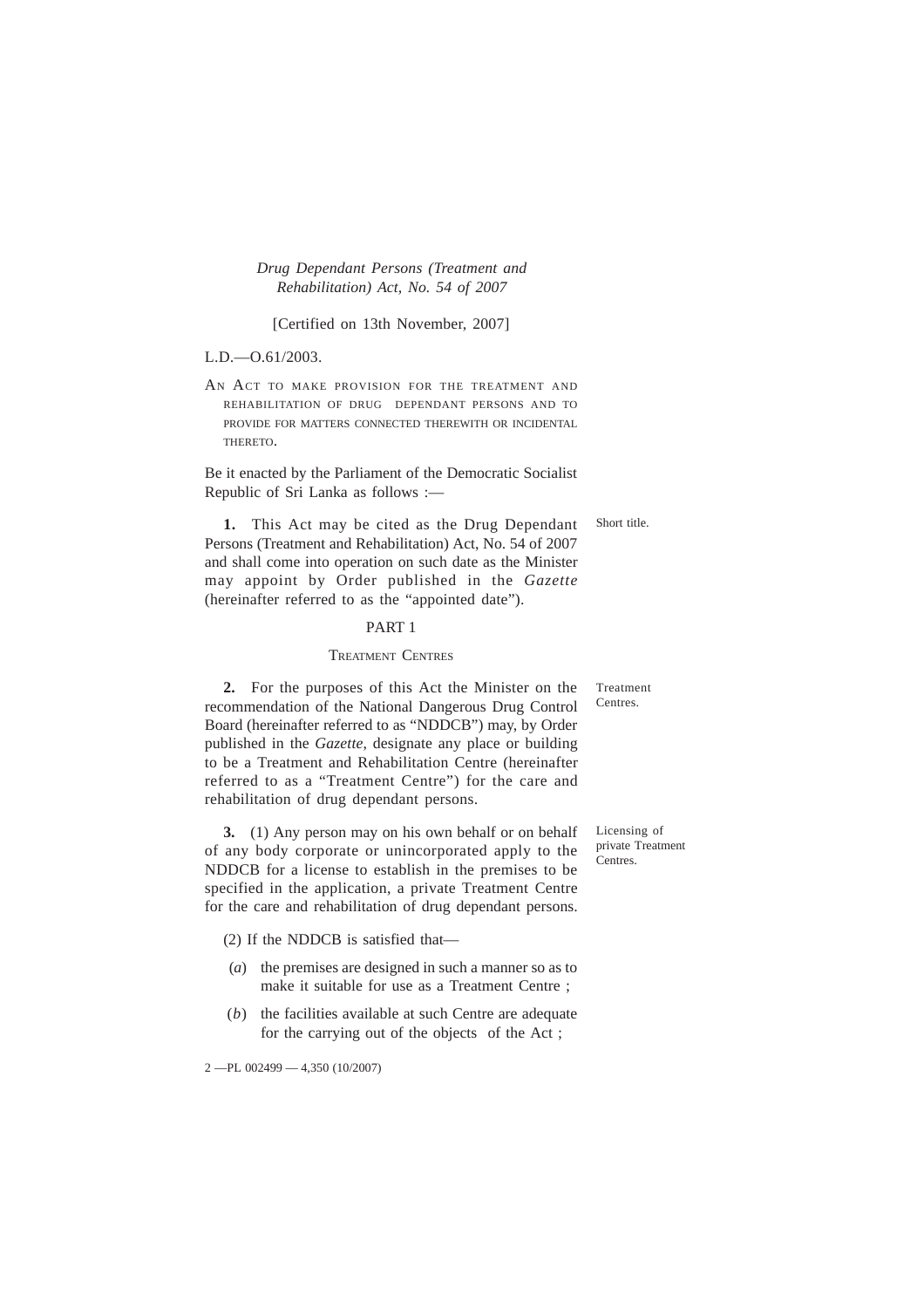- 2 *Drug Dependant Persons (Treatment and Rehabilitation) Act, No. 54 of 2007*
	- (*c*) the staff employed at such Centres possess the prescribed qualifications in order to ensure they are competent to discharge their functions under this Act ; and
	- (*d*) the arrangements proposed for the management of the Centre are satisfactory,

it may grant the applicant a licence subject to any conditions, limitations or restrictions it considers necessary. Such conditions, limitations or restrictions shall be set out, in the licence.

**4.** (1) The Minister shall on the recommendation of the NDDCB appoint for the purposes of this Act, a person to be the Director of Treatment Centres (hereinafter referred to as "the Director") to exercise and perform such powers and duties as are assigned to, or imposed on, the Director by this Act or any regulation made thereunder.

Director of Treatment Centers.

> (2) For the purpose of ascertaining whether the provisions of this Act are being complied with, the Director or any person authorized to act on his behalf may enter any Treatment Centre designated or licensed under this Act at all reasonable times and make such examinations as he considers necessary thereon for that purpose. He may bring with him such assistants, as he considers necessary for such purpose.

> (3) The Director shall submit periodic reports to the NDDCB which shall contain information regarding the work of the Treatment Centres in relation to the number of persons being treated at such Centres and the effectiveness of such Centres at providing treatment and rehabilitation facilities to drug dependant persons.

> **5.** The NDDCB may from time to time issue such general or special directions as are necessary to ensure the efficient management of Treatment Centres. It shall be the duty of such Centres to comply with such directives.

NDDCB to issue directions.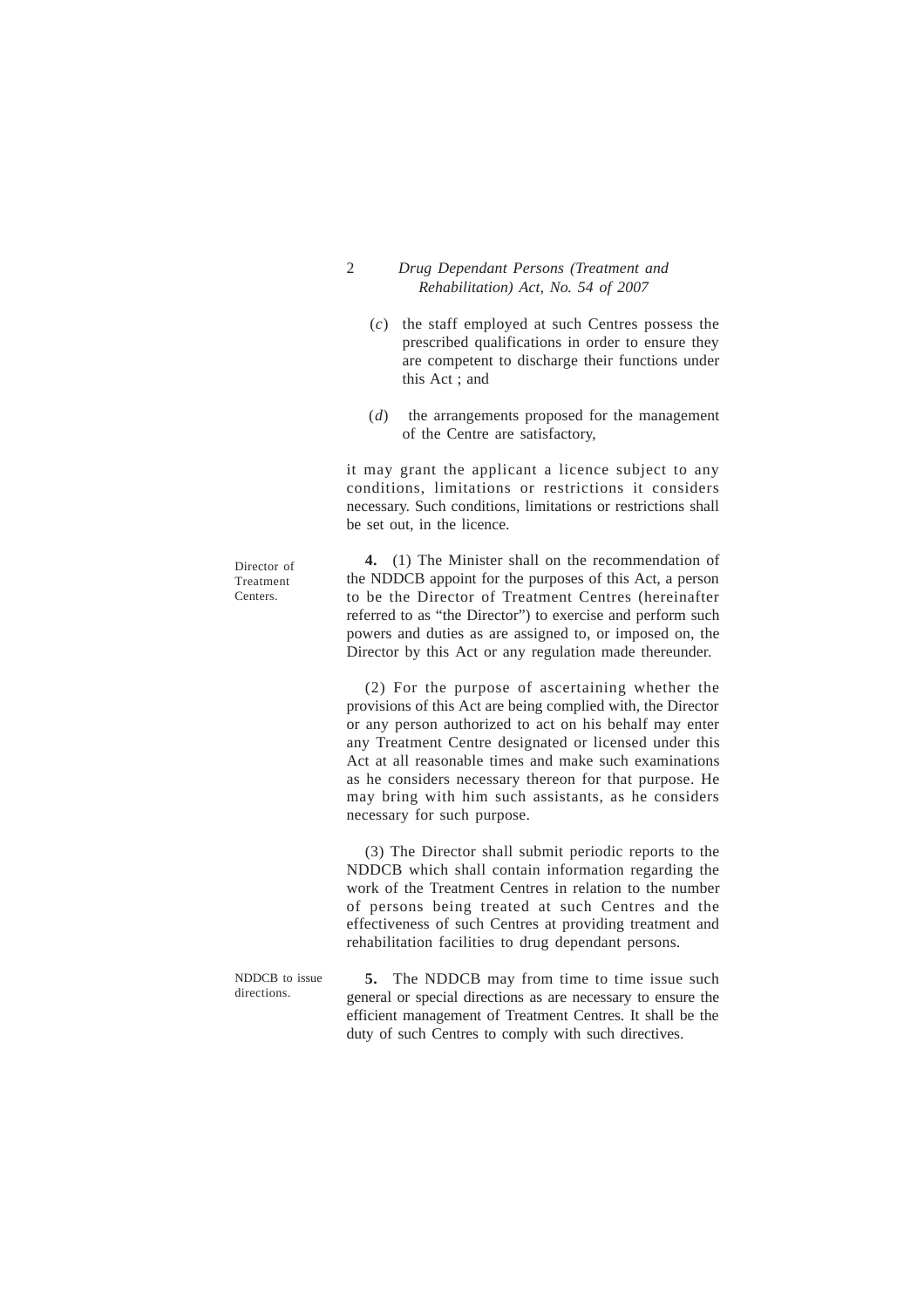## *Drug Dependant Persons (Treatment and* 3 *Rehabilitation) Act, No. 54 of 2007*

**6.** The services of any Medical Officer or any other officer or employee of the Department of Health or any University or any medical practitioner or any other competent person engaged in a similar service, may be used, subject to the approval of the Director-General of Health Service or other relevant authority as the case may be, to assist in the treatment and care of drug dependant persons at Treatment Centres designated or licensed under this Act. Regulations may be made specifying the terms and conditions on which such assistance shall be rendered.

**7.** (1) The Minister shall appoint Assessment Panels consisting of not more than ten persons from amongst persons who have gained eminence or experience in the fields of law or persons having experience or knowledge in the Fields of physiological or social problems connected with drug dependence.

(2) Assessment Panels consisting of not more than three person's shall be nominated by the NDDCB whenever it becomes necessary to —

- (*a*) assess persons seeking admission in terms of this Act, to Treatment Centres designated or licensed under this Act ; or
- (*b*) assess persons presently undergoing treatment for drug dependence, and to evaluate future rehabilitation programmes.

(3) The powers and functions of Assessment Panels shall be as specified by regulation.

**8.** (1) The Minister may on the recommendation of the NDDCB, nominate one or more fit and proper persons to be official visitors to any Treatment Centre designated or licensed under the provisions of this Act.

Appointment of official visitors.

Use of services of Officers of Department of Health, etc.

Appointment of Assessment Panels.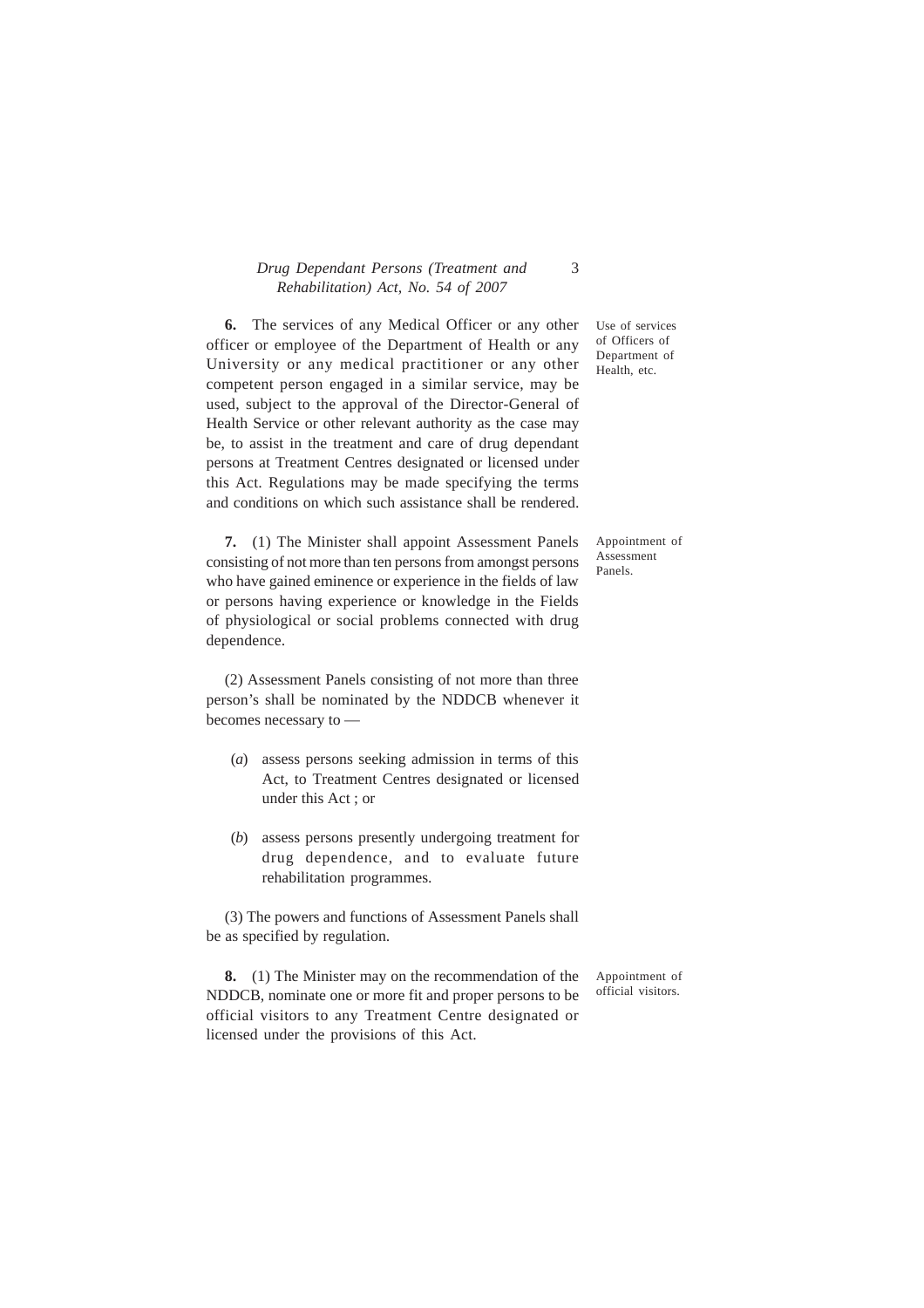## 4 *Drug Dependant Persons (Treatment and Rehabilitation) Act, No. 54 of 2007*

(2) Every visitor so appointed shall unless he ceases to hold office earlier, serve in such capacity for a period of two years from the date of his appointment. Every such visitor may at all times enter any such Treatment Centre and to make such inquiries or examination therein as to him shall appear necessary. It shall be the duty of such visitors to visit such Treatment Centres from time to time and submit periodic reports to the NDDCB in accordance with such guidelines or regulations as may be issued in this regard.

#### PART II

#### VOLUNTARY ADMISSION TO A TREATMENT CENTRE

Voluntary admissions.

**9.** (1) A person voluntarily seeking treatment for drug dependence may apply for admission to a Treatment Centre. In case of a minor, the parents or guardian may apply for admission on behalf of the minor. Admission of such a person to a Treatment Center shall be decided on a caseby-case basis subject to assessment by an Assessment Panel.

(2) Upon admission, such person may continue as an inmate of a Treatment Centre, until the Assessment Panel and the medical officer in charge of the Treatment Centre are of opinion that he may be discharged as he has successfully completed the course of treatment undertaken. Conditions for discharge shall be determined by the rules of each Treatment Centre.

#### PART III

#### COMPULSORY ADMISSION TO A TREATMENT CENTRE

Compulsory admission to a Treatment Centre.

**10.** (1) Where an Officer-in-Charge of a Police Station receives information that any person is a habitual user of dangerous drugs and has since become a drug dependant person, he shall forthwith take such steps as may be necessary to cause such person to be examined by a Government Medical Officer. The Government Medical Officer shall thereupon submit a report to the police officer who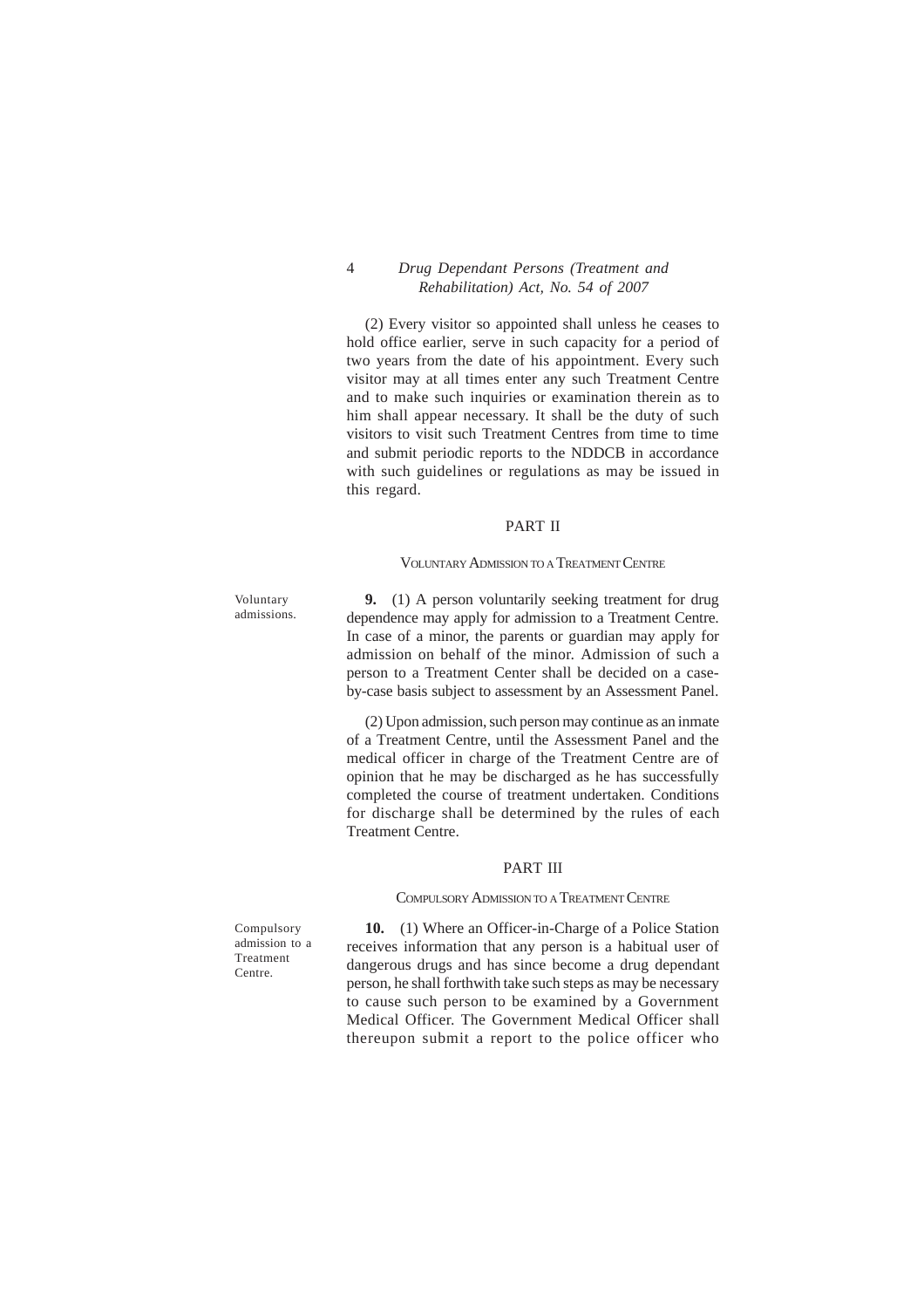## *Drug Dependant Persons (Treatment and* 5 *Rehabilitation) Act, No. 54 of 2007*

referred the drug dependant person to him or any other officer attached to the relevant Police Station, setting out the results of such examination. The report shall contain reasons for his observations that such person is or is not, a drug dependant person and details as to the extent of such person's drug dependency. Where the report is submitted to an officer who is not the Officer-in-Charge, such police officer shall report the fact of such information to the Officer-in-Charge of the Police Station.

(2) If according to the report of the Government Medical Officer the person examined by him is a drug dependant person, the Officer-in-Charge of the Police Station shall produce such person or cause such person to be produced, before a Magistrate who shall take action in accordance with the following provisions of this section.

(3) A Magistrate before whom a person produced upon the completion of the procedure set out in subsection (1) and (2), shall make Order that such person be sent for compulsory treatment and rehabilitation at any Treatment Centre designated or licensed under this Act, as may be determined by such Magistrate.

(4) Where a person is convicted and sentenced for any offence under the Poisons, Opium and Dangerous Drugs Ordinance (Chapter 214) and the Court convicting such person is satisfied by evidence on oath led before such Court that such person is a drug dependant person, the Court may, commit the person so convicted to a Treatment Centre for such period of time as may be determined by Court taking in to consideration the degree of dependence of such person. Such period of time may be extended on application made by the Director of the Treatment Centre to which such person is committed. The circumstances on which the extension is requested should be sufficient in the opinion of the Court to necessitate such extension :

 Provided however, the Court may consider the period of treatment as part of the sentence imposed.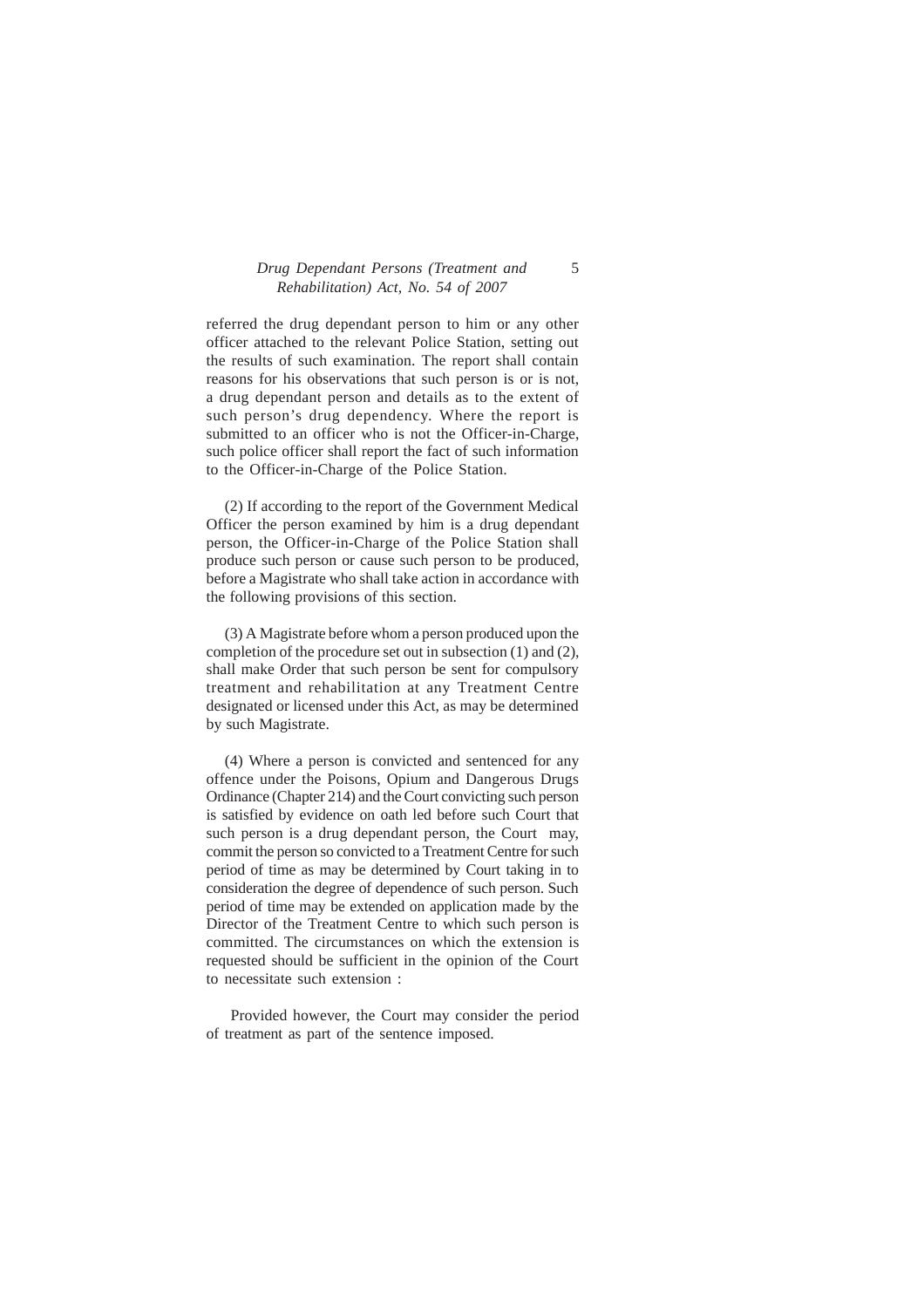## 6 *Drug Dependant Persons (Treatment and Rehabilitation) Act, No. 54 of 2007*

(5) Where a person is committed for treatment under subsection (4) the Commissioner of Prisons shall after consultation with the Director of the Treatment Centre take such steps as are necessary to transfer such person from the prison to the Centre to undergo treatment for such period as determined by Court.

(6) Any person admitted to a Treatment Centre under this section, shall from time to time be subject to assessment by an Assessment Panel appointed under section 7.

Release of persons from Centres.

**11.** (1) Any person admitted to a Treatment Centre under the preceding provisions of this Act may be released from such Centres on the recommendation of the Director of the Treatment Centre after consultation with the Assessment Panel and subject to any terms and conditions which may be imposed by the NDDCB.

(2) The Court may in the case of a person detained at a Treatment Centre by virtue of an Order of Court, make Order for the release of such person upon the recommendation, after consultation with the Assessment Panel, of the Director of the Treatment Centre to which a drug dependant person has been committed, being submitted to Court. The Order of Court may be subject to such conditions as the Court may, where necessary, specify.

#### PART IV

#### **GENERAL**

**12.** The Minister may on the advice of the NDDCB by Order published in the *Gazette* close any Treatment Centre designated or licensed under the provisions of the Act if it appears that such Centre is mismanaged or that it has breached any requirement imposed by the Act or any directives issued thereunder.

Closure of Treatment Centres.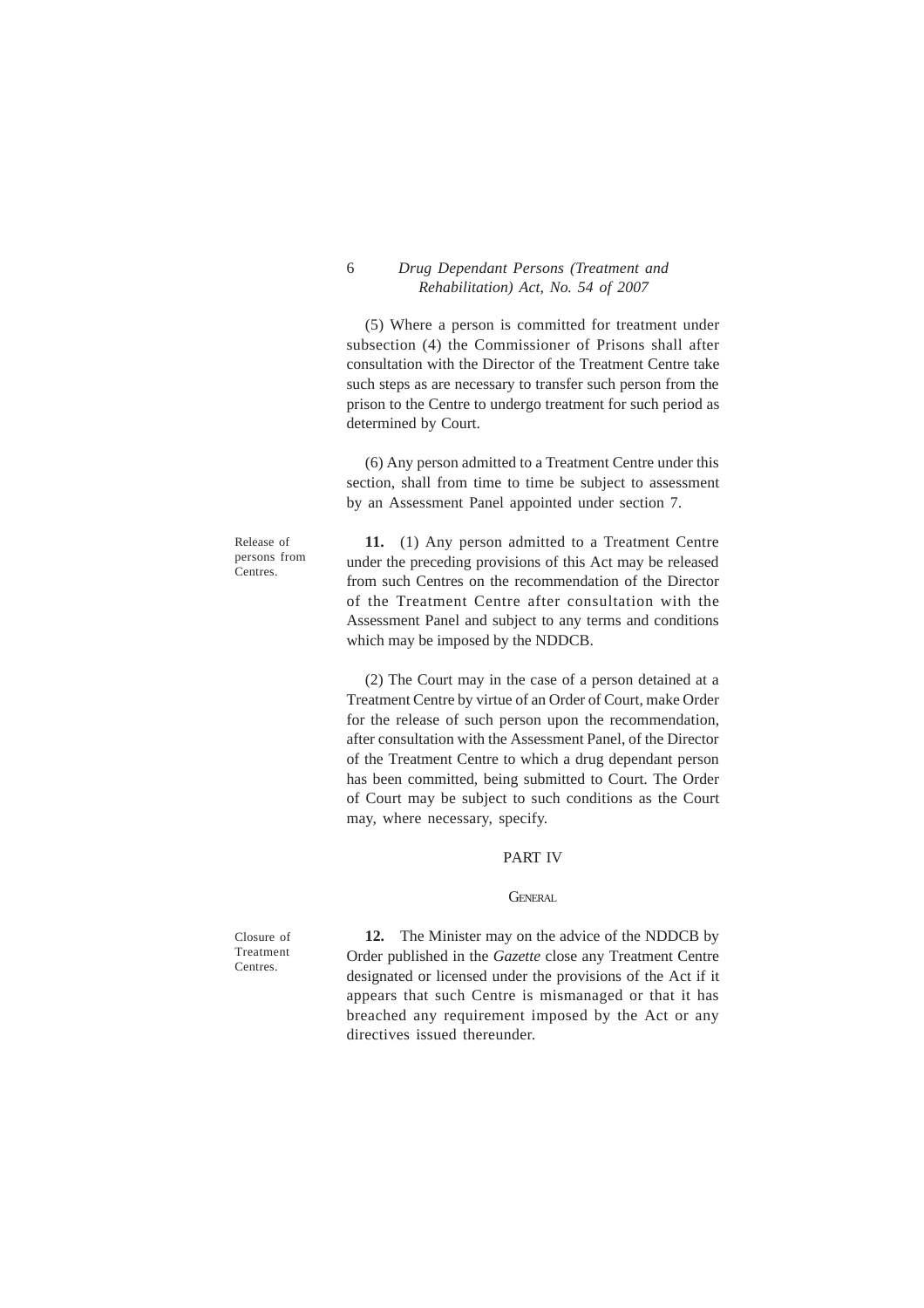## *Drug Dependant Persons (Treatment and* 7 *Rehabilitation) Act, No. 54 of 2007*

**13.** (1) A medical practitioner who signs a medical certificate supporting any application or committal to be made under this Act or for any other purpose provided in this Act shall specify therein, the facts upon which he has formed his opinion that the person to whom the certificate relates is a drug dependant person. He shall also set out in detail the circumstances as perceived by him, and the facts communicated to him by others.

(2) No Order shall be made by a Magistrate under this Act upon a certificate which purports to be founded only upon facts communicated by others.

**14.** Any person who without authority introduces or attempts to introduce into any Treatment Centre, or supplies or attempts to supply any persons in a Treatment Centre with, a dangerous drug or any unauthorized article shall be guilty of an offence under this Act.

**15.** No action shall lie against any person for anything done or omitted to be done by him in the course of performing his duties in good faith under this Act or in carrying out any recommendations or Order given or purported to have been given to him in accordance with the provisions of this Act.

**16.** (1) No person shall except with the permission of the presiding Judge, publish a report of any proceedings under this Act.

(2) All records pertaining to a drug dependant person in the custody of a Treatment Centre shall be confidential and shall not be released except on an Order of Court, or in connection with an investigation in respect of the commission of a serious offence within the Centre.

(3) Any person who contravenes the provisions of subsection (2) shall be guilty of an offence under this Act.

Medical Practitioner to specify basis of opinion.

Supply of drugs & c,.

Indemnity.

Proceedings not to be published without permission and confidentiality of records.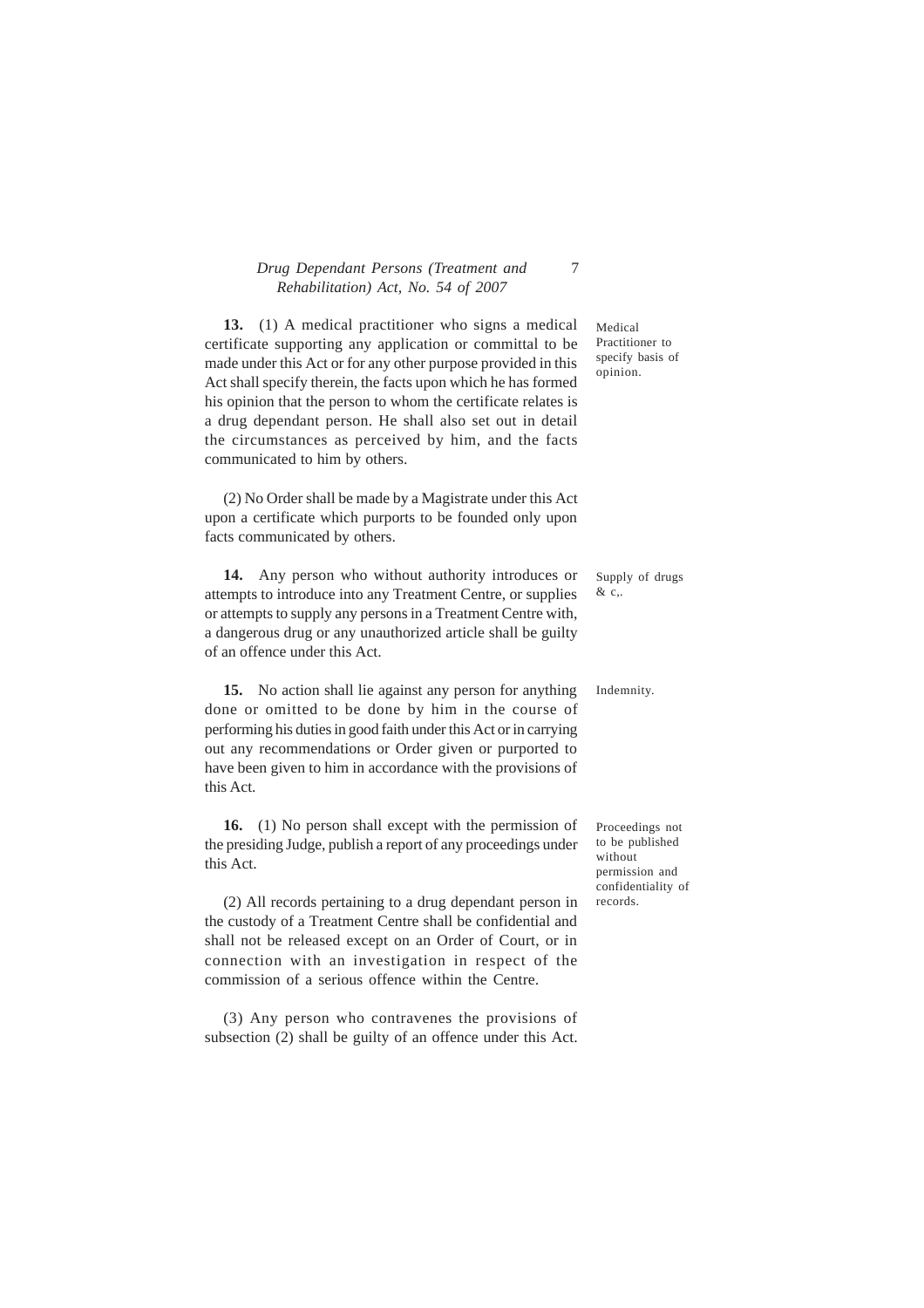|                                            | Rehabilitation) Act, No. 54 of 2007                                                                                                                                                                                                                                                                                                                                       |
|--------------------------------------------|---------------------------------------------------------------------------------------------------------------------------------------------------------------------------------------------------------------------------------------------------------------------------------------------------------------------------------------------------------------------------|
| Striking persons<br>under treatment.       | Any person employed in a Treatment Centre who<br>17.<br>without reasonable cause strikes, wounds, ill-treats or<br>wilfully neglects any person receiving treatment therein<br>shall be guilty of an offence under this Act.                                                                                                                                              |
| Obstruction of<br>employees an<br>offence. | 18.<br>Any persons who obstructs or attempts to obstruct<br>any person employed in a Treatment Centre in the performance<br>of his duties under the Act, shall be guilty of an offence under<br>this Act.                                                                                                                                                                 |
| Apprehension of<br>persons<br>escaping.    | 19. (1) Where any person receiving treatment in a<br>Treatment Centre designated or licensed under this Act<br>escapes from the Centre he may be apprehended by any<br>Police Officer or any officer appointed under this Act and<br>returned to the Treatment Centre.                                                                                                    |
|                                            | (2) It shall be the duty of any person employed in a<br>Treatment Centre to preserve order and discipline among the<br>persons detained in the Centre and for such purpose it shall<br>be lawful for a such person to use all such means, including<br>such degree of force, as may reasonably be necessary to<br>compel obedience to any lawful directions given by him. |
| Penalty.                                   | 20.<br>Any person who commits an offence falling under<br>section 14, subsection (2) of section 16, section 17 and section<br>18 of this Act, shall after trial by a Magistrate be punished<br>with a fine not exceeding rupees five thousand or<br>imprisonment of either description for a period not exceeding<br>eighteen months, or to both.                         |
| Regulations.                               | (1) The Minister may make regulations for the<br>21.<br>purpose of carrying out and giving effect to a principles and<br>provisions of this Act.                                                                                                                                                                                                                          |
|                                            | (2) In particular and without prejudice to the generality of<br>the powers conferred by subsection (1) the Minister may<br>make regulations-                                                                                                                                                                                                                              |

8 *Drug Dependant Persons (Treatment and*

(*a*) setting out the procedure for the issue of licenses under this Act;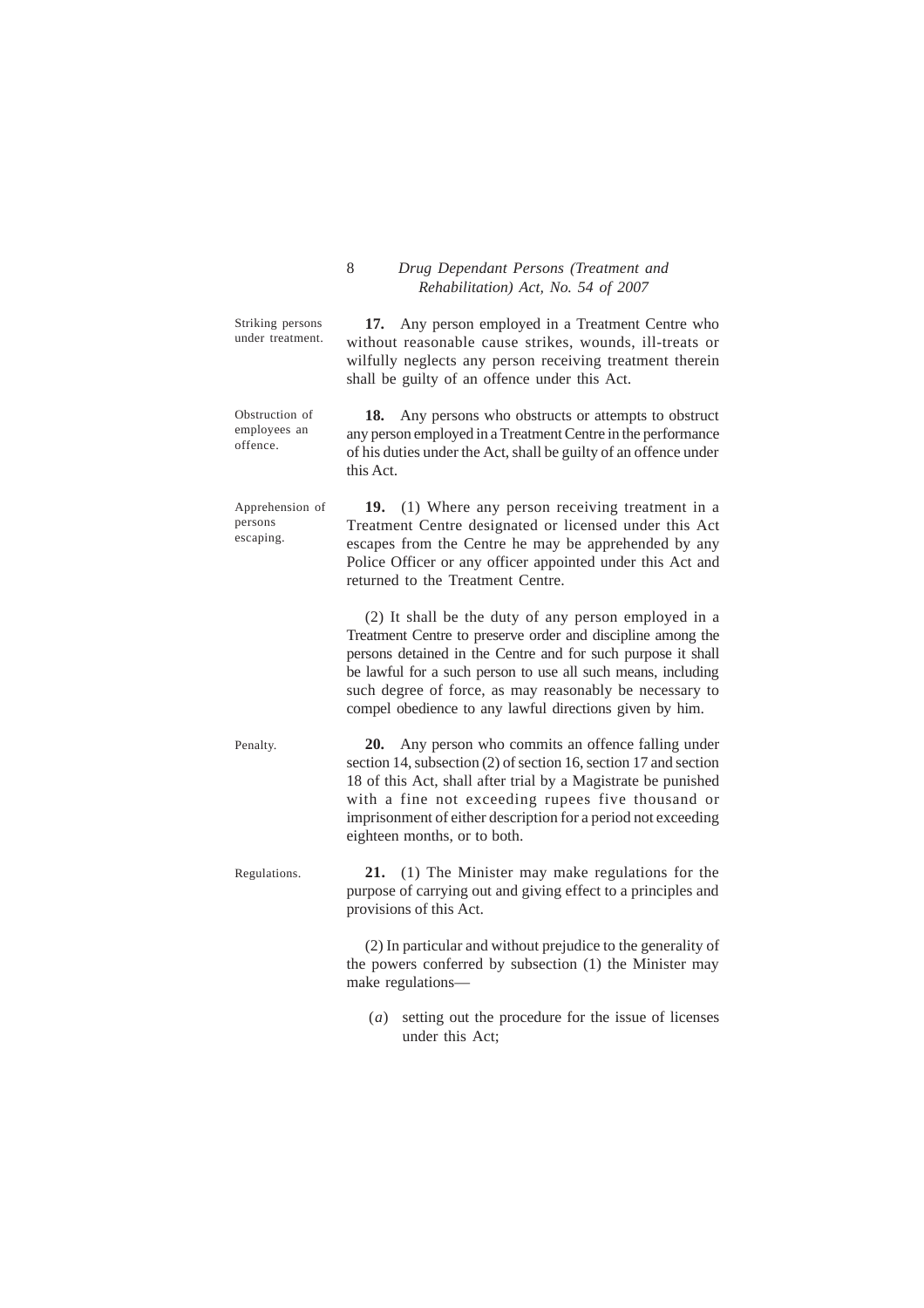## *Drug Dependant Persons (Treatment and* 9 *Rehabilitation) Act, No. 54 of 2007*

- (*b*) the requirements which Treatment Centres licensed or designated in terms of this Act should conform;
- (*c*) the records to be maintained at such Treatment Centres;
- (*d*) any other matter which is required to give effect to the objectives of this Act.

(3) Every regulation made by, the Minister shall be published in the *Gazette* and shall come into operation on the date of publication or on such later date as may be specified in the regulation.

(4) Every regulation made by, the Minister shall as soon as convenient after its publication in the *Gazette* be brought before Parliament for approval. Any regulation which is not so approved shall be deemed to be rescinded as from the date of disapproval but without prejudice to anything previously done thereunder.

(5) Notification of the date on which any regulation is so disapproved shall be published in the *Gazette*.

**22.** In the event of any inconsistency between the Sinhala and Tamil texts of this Act, the Sinhala text shall prevail.

Sinhala text to prevail in case of inconsistency.

**23.** In this Act, unless the context otherwise requires—

- "dangerous drug" means any drug falling within the Third Schedule to the Poisons, Opium and Dangerous Drugs Ordinance (Chapter 218) or included in any law enacted in its place ;
- "drug dependant person" means a person to whom this Act applies ;
- "National Dangerous Drugs Control Board (NDDCB)" means the National Dangerous Drugs Control Board established by the National Dangerous Drugs Control Board Act, No. 10 of 1984.

Interpretation.